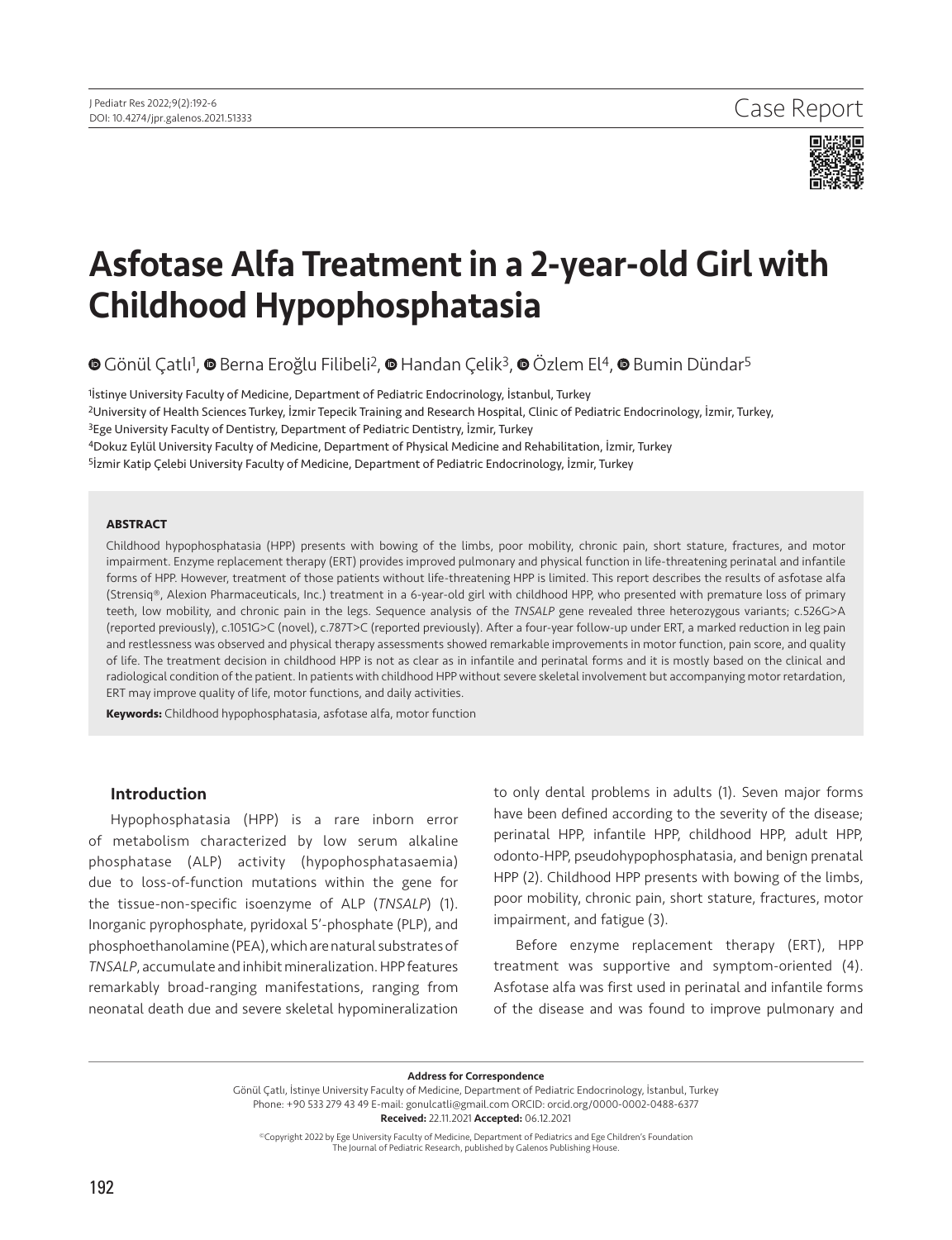physical functions in these patients (5). However, there is insufficient data regarding indications of ERT in childhood HPP. This report describes the results of a four-year asfotase alfa treatment in a 6-year-old girl with childhood HPP.

# Case Description

A 26-month-old girl was admitted due to loss of primary teeth with intact roots, poor mobility, and chronic pain in the legs. She was born at term with a birth weight of 3,500 gr. Her teeth appeared at the age of 9 months, and the loss of teeth without caries started at two years old. She had started walking at 18 months of age and has suffered from gait disturbance and leg pain since then. She was taking non-steroidal anti-inflammatory drugs for leg pain almost every day and had no bone fractures. Her parents were unrelated. Her mother has suffered from severe tooth caries since she was nine years old. She had a history of an ankle fractures but had no skeletal problem. Several family members also had dental problems and fractures (pedigree is shown in Figure 1). At diagnosis; her weight was 9 kg [-2.57 standard deviation score (SDS)], height was 81.5 cm (-1.98 SDS), body mass index (BMI) was (-2.09 SDS), weight-forheight was 81% (-2.46 SDS) and mid-parental target height was 166.5 cm (0.51 SDS). Physical examination revealed scaphocephaly, frontal bossing, low-set ears, blue sclera, an open anterior fontanel, loss of primary teeth, and proximal muscle weakness in the lower limbs. She had difficulty in standing up, climbing stairs, and walking. Other physical examinations were normal. She was prepubertal. Repeated tests for serum ALP activity revealed low values ranging between 15 and 18 U/L (normal reference range for age and sex: 125-320 U/L). Levels of serum calcium, phosphate,

thyroid, parathyroid hormones, and 25-hydroxyvitamin D were normal. Radiological examination showed tonguelike lucencies in the metaphyses of the distal femur and proximal fibula (Figure 2). Her bone age was compatible with chronological age (according to Greulich & Pyle). Bone mineral density was normal. Renal ultrasound showed no nephrocalcinosis. Ophthalmologic examination revealed normal findings. In cranial computed tomography, sagittal synostosis not requiring surgery was determined.

# Results

The entire coding region of the *TNSALP* gene was sequenced using genomic DNA. Sequence analysis revealed a heterozygous variant (c.526G>A) in exon 6, a heterozygous variant (c.1051G>C) in exon 10, and a heterozygous variant (c.787T>C) in exon 7. Her asymptomatic father carried the first heterozygous variant. The mother carried both the second and third variants. The serum ALP, serum pyridoxal 5'-phosphate and urine PEA levels of the family are presented in Table I.

Physical therapy was applied; however, it did not achieve the desired benefit. In order to improve functional mobility, asfotase alfa (Strensiq®, 6 mg/kg/week) was initiated at the age of 31 months through a compassionate use program. The gross and fine motor functional assessments carried out by an expert physiatrist are presented in Table II. Enhancement in motor dexterity was observed. Complaints were markedly reduced, and analgesic medication was no longer required. No side effects were observed except for mild injection site reactions (erythema, pain, lipohypotrophy, and lipohypertrophy).



**Figure 1.** Pedigree of the patient

*DM: Diabetes mellitus: HT: Hypertension TNSALP: Tissue-non-specific isoenzyme of alkaline phosphatase HPP: Hypophosphatasia*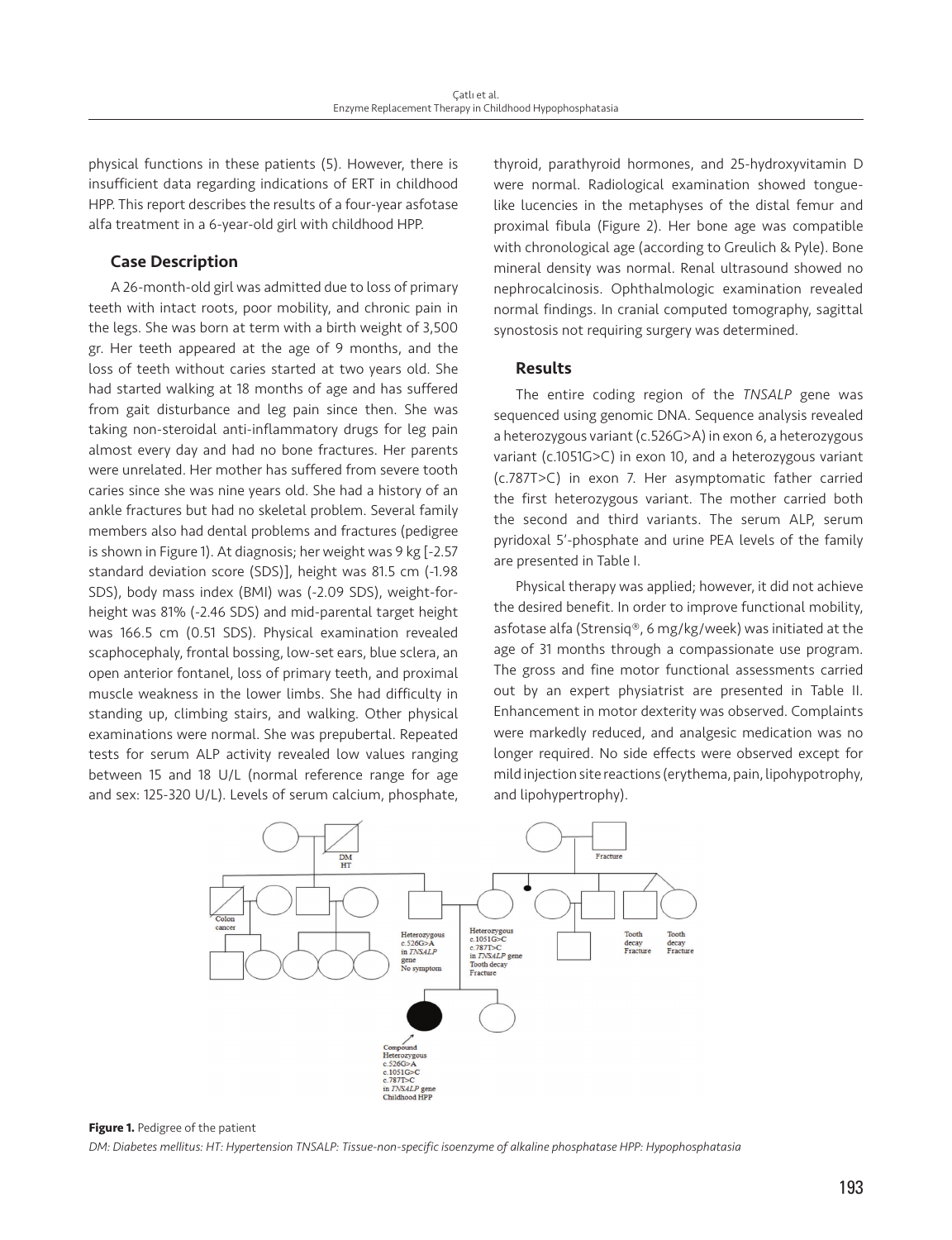Pediatric dentistry treatment was given to the patient. The lower incisors were lost in the intraoral inspection (Figure 3). Preventive strategies were performed depending on the condition of the other teeth. The panoramic X-ray at the 4th year follow-up showed that the permanent teeth germs were present (Figure 3). On her last examination at six years old, her weight was 16.6 kg (-1.9 SDS), height was 108.6 cm (-1.82 SDS), BMI was (-1.07 SDS), and growth velocity was 6.3 cm/year. Similar to her peers, she could perform all physical activities such as climbing the stairs both up and down, rolling and playing games with friends.

# **Discussion**

411 *TNSALP* mutations have been identified in HPP (http://alplmutationdatabase.hypophosphatasie. com/). Broad-ranging clinical heterogeneity is associated with the great variety of missense mutations and some mutations' dominant-negative effect. In severe forms of this disease (perinatal and infantile HPP), mutations are mostly homozygous (5) or compound heterozygous (2). Childhood HPP can either be inherited autosomal recessively or autosomal dominantly (1,6). Our patient had three



**Figure 2.** X-ray images of lower extremities (A, B). A. Characteristic "tongue" sign of metaphyseal radiolucencies are present in the femoral metaphysis (arrows). B. Oval radiolucent lesions and apparent physeal widening are present in the proximal fibula (arrows)

| <b>Table I.</b> Biochemical test results      |                              |                          |                            |  |
|-----------------------------------------------|------------------------------|--------------------------|----------------------------|--|
| <b>Biochemical tests</b>                      | Proband                      | Mother                   | <b>Father</b>              |  |
| Serum alkaline phosphatase (U/L)              | 15 U/L (N: 125-320)          | 12 U/L (N: 33-107)       | 34 U/L (N: 33-107)         |  |
| Serum pyridoxal 5'-phosphate (µg/L)           | 740.1 µg/L (N: 5-50)         | 37 ug/L (N: 5-50)        | 66.5 ug/L (N: 5-50)        |  |
| Urine phosphoethanolamine (umol/g creatinine) | 927.5 µmol/g kre (N: 33-342) | 132 µmol/g kre (N: 0-48) | 10.30 μmol/g kre (N: 0-48) |  |
| N: Normal range                               |                              |                          |                            |  |

| Table II. Gross and fine motor functional assessment               |                                                               |                                                                |  |
|--------------------------------------------------------------------|---------------------------------------------------------------|----------------------------------------------------------------|--|
| <b>Tests</b>                                                       | <b>Before treatment</b>                                       | At the six months of treatment                                 |  |
| 2-minute walk test                                                 | Uncooperative                                                 | Uncooperative                                                  |  |
| 10-meter walk test                                                 | 13 seconds                                                    | 9.59 seconds                                                   |  |
| 9-step stair climb test                                            | With one hand support<br>10.44 seconds                        | Without support<br>5.07 seconds                                |  |
| Timed floor to stand-natural test                                  | 4.46 seconds                                                  | 1.69 seconds                                                   |  |
| Nine-hole peg test<br><b>Insertion and removal times</b>           | Right hand: 47.4/24.5 seconds<br>Left hand: 40.3/26.3 seconds | Right hand: 23.69/26.3 seconds<br>Left hand: 25.3/23.1 seconds |  |
| Child health assessment questionnaire                              | Pain score: 8.5<br>Disability index: 2.6                      | Pain score: 2.5<br>Disability index: 0.55                      |  |
| Toddler quality of life questionnaire<br>(Best possible score 180) | 27.7                                                          | 73.6                                                           |  |
| Jumping                                                            | Absent                                                        | Present                                                        |  |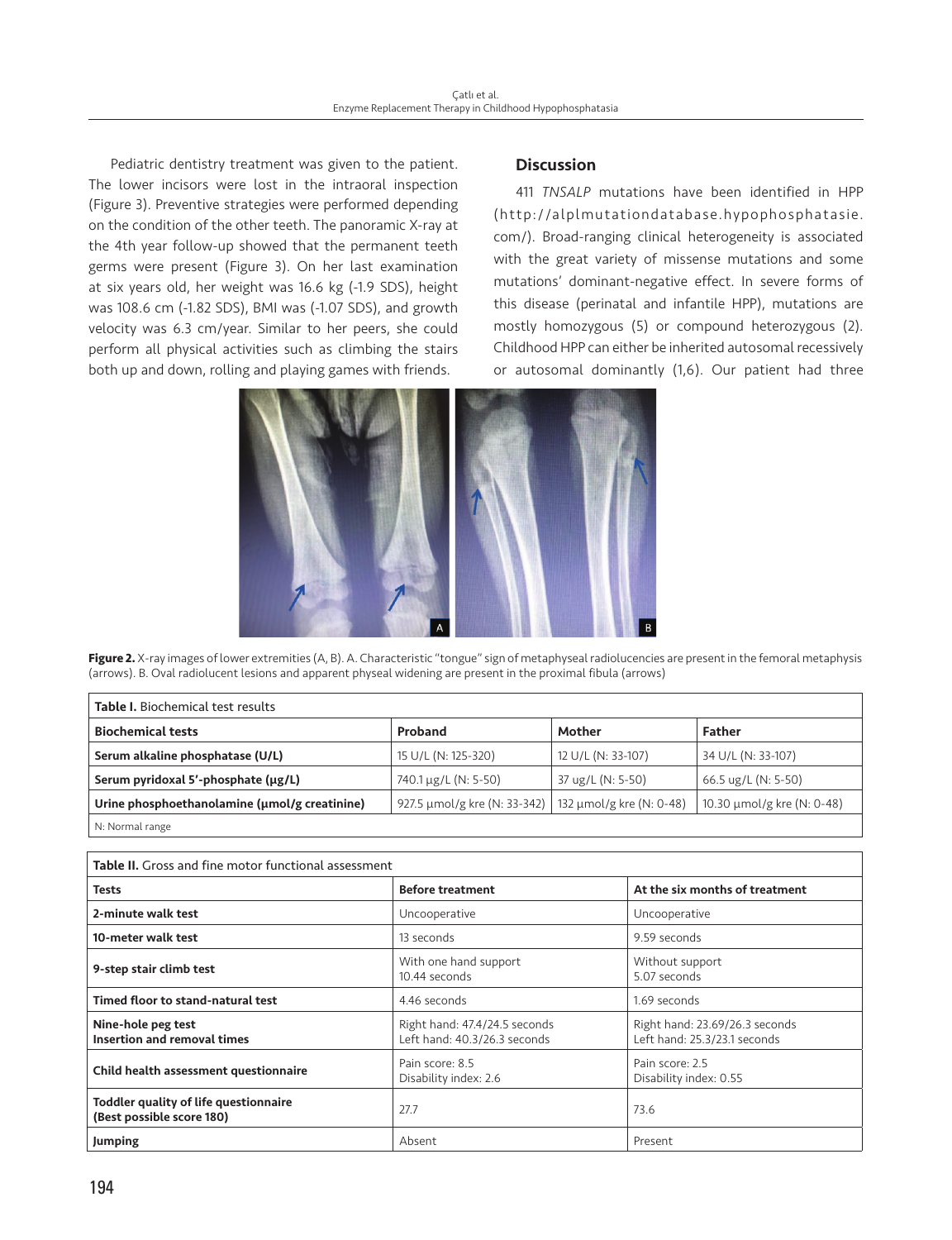

**Figure 3.** Intraoral appearance at diagnosis (A) and panoramic X-ray image at the 4<sup>th</sup> year of treatment (B)

heterozygous variants in the *TNSALP* gene; c.526G>A in exon 6, c.1051G>C in exon 10, c.787T>C in exon 7. The first variant, c.526G>A (p.A176T) in exon 6 was previously identified in infantile, mild, and severe childhood as well as adult and odonto-HPP, and it was shown by *in vitro* studies to possess a dominant-negative effect (7). In segregation analysis, the father of the patient carried the same heterozygous variant. This phenotypic difference could be explained by intra-familial variability in gene expression and incomplete penetrance of the variant as previously reported in HPP (8). The second variant (c.1051G>C, p.E351Q) is a novel variant and *in silico* analysis predicted it to be diseasecausing (Mutation taster, http://www.mutationtaster.org) or likely pathogenic (Varsome, https://varsome.com/). The third variant (c.787T>C, p.Y263H) is a disease-associated polymorphism (9). The patient's mother was heterozygous for the second and third variants. She had suffered from multiple tooth decay and had undergone dental treatments; however, no skeletal disease was present. Based on *in silico* analyses and the mother's clinical findings, we suggest that c.1051G>C in exon 10 may be associated with odonto-HPP.

In a study evaluating 173 pediatric patients with HPP, researchers expanded the HPP classification; childhood HPP was divided into two subgroups, "mild" and "severe" according to radiological findings (2). Severe childhood HPP is characterized radiologically by diffuse osteopenia, calcification and osteosclerosis zones and clinically by muscle weakness, delayed walking, and waddling gait (2). Furthermore, lower height and weight z-scores, autosomal recessive inheritance, and the presence of two mutations in the *TNSALP* are more prominent in severe childhood HPP (2). According to this classification, our patient had severe childhood HPP due to gait disturbance, muscle weakness, low height and weight Z-scores, and compound heterozygous mutations, despite the absence of severe radiological findings.

The bone-targeted ERT, asfotase alfa (Strensiq®), was approved for pediatric-onset HPP in 2015. In lifethreatening HPP (infantile and perinatal), ERT has shown improvements in skeletal findings as well as pulmonary and physical functions (5). In life-threatening HPP, it is relatively easy to make a treatment decision given the poor prognosis of the disease and the benefits of ERT. On the other hand, childhood HPP is usually not a lifethreatening condition. The literature data regarding the decision on ERT in childhood HPP is not precise (3), despite significant improvements in growth, muscle strength, motor function, agility, and quality of life with five years of treatment (10). According to the clinical experience of Rush (3), ERT should be considered in the following conditions: No significant improvement in motor function with rehabilitation, pain resistant to conservative treatment, severe rickets, bone fractures, significant functional limitations without bone fracture, and short stature with insufficient growth velocity. ERT was initiated in our patient at 31 months of age owing to gross motor delay and the lack of adequate response to physical therapy. Six months after treatment had commenced, a marked reduction was observed in complaints and physical therapy assessments showed remarkable improvement in motor function, pain scores, and quality of life. She was able to participate in age-appropriate activities and keep up with her peers in the school environment. Considering the diagnosis and treatment process, we concluded that the patient benefited from this treatment.

Due to inadequately mineralized cementum anchoring the teeth to the periodontal ligament, early and painless tooth loss with intact root is one of the important findings in HPP (2). The primary dentition can be affected more than the permanent teeth. Therefore, dental problems should be followed up. There is insufficient data on the effectiveness of ERT on dental problems. Our patient had regular dental